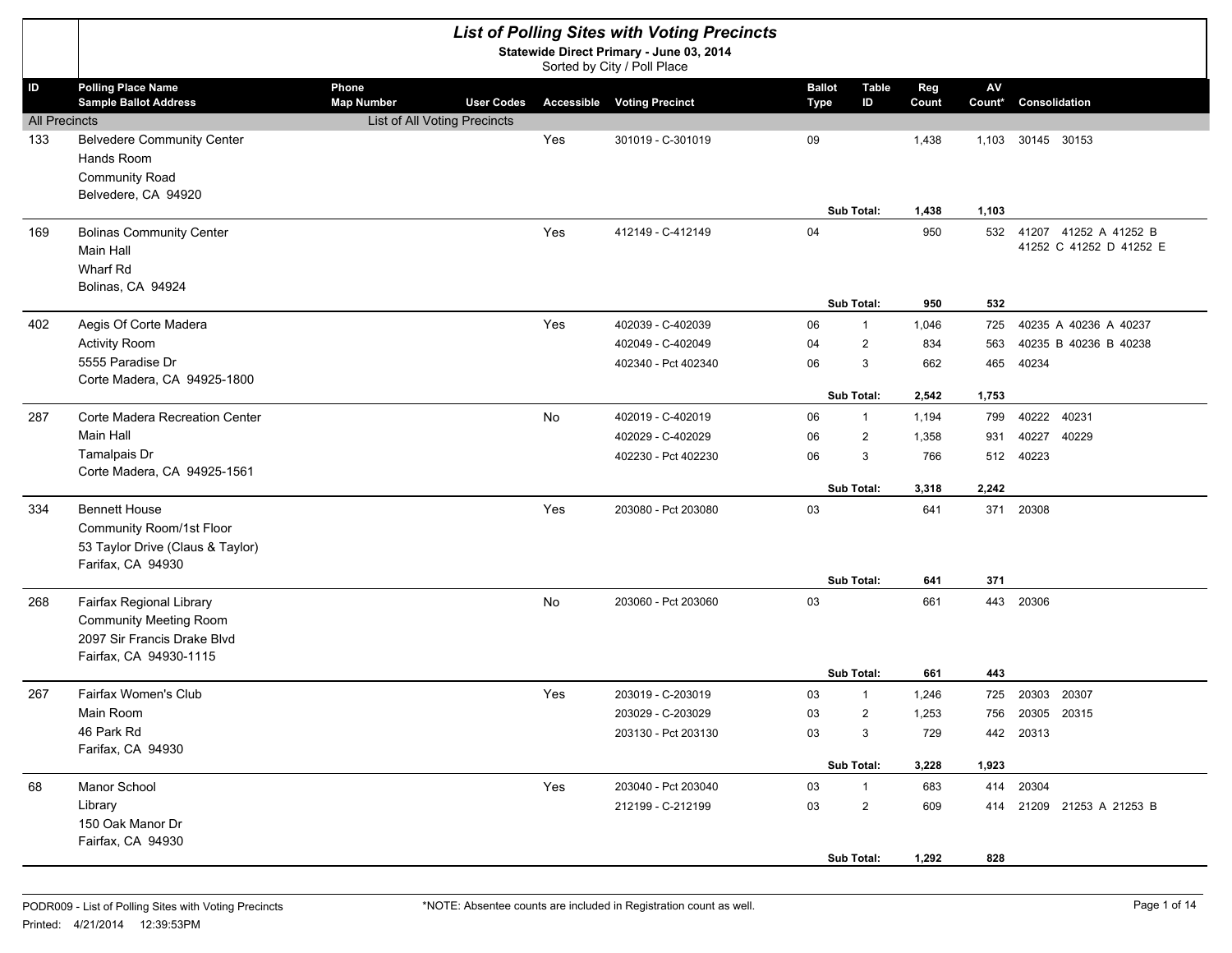| $\sf ID$             | <b>Polling Place Name</b>      | Phone                        |                   |            |                        | <b>Ballot</b> | <b>Table</b>   | Reg   | ${\sf AV}$ |                             |
|----------------------|--------------------------------|------------------------------|-------------------|------------|------------------------|---------------|----------------|-------|------------|-----------------------------|
|                      | <b>Sample Ballot Address</b>   | <b>Map Number</b>            | <b>User Codes</b> | Accessible | <b>Voting Precinct</b> | <b>Type</b>   | ID             | Count | Count*     | Consolidation               |
| <b>All Precincts</b> |                                | List of All Voting Precincts |                   |            |                        |               |                |       |            |                             |
| 356                  | Cape Marin                     |                              |                   | Yes        | 204079 - C-204079      | 03            | $\mathbf{1}$   | 1,624 | 1,151      | 20449 20451<br>20452 A      |
|                      | Clubhouse                      |                              |                   |            | 404069 - C-404069      | 03            | $\overline{2}$ | 441   | 299        | 20452 B<br>40433 A          |
|                      | 1 Laderman Ln                  |                              |                   |            |                        |               |                |       |            |                             |
|                      | Greenbrae, CA 94904-2482       |                              |                   |            |                        |               |                |       |            |                             |
|                      |                                |                              |                   |            |                        |               | Sub Total:     | 2,065 | 1,450      |                             |
| 260                  | The Tamalpais                  |                              |                   | Yes        | 204390 - Pct 204390    | 03            |                | 682   | 507        | 20439                       |
|                      | Auditorium                     |                              |                   |            |                        |               |                |       |            |                             |
|                      | 501 Via Casitas                |                              |                   |            |                        |               |                |       |            |                             |
|                      | Greenbrae, CA 94904            |                              |                   |            |                        |               | Sub Total:     |       |            |                             |
|                      |                                |                              |                   |            |                        |               |                | 682   | 507        |                             |
| 307                  | <b>Inverness Fire House</b>    |                              |                   | Yes        | 412510 - Pct 412510    | 04            |                | 554   | 339        | 41251                       |
|                      | <b>Community Room</b>          |                              |                   |            |                        |               |                |       |            |                             |
|                      | 50 Inverness Way               |                              |                   |            |                        |               |                |       |            |                             |
|                      | Inverness, CA 94937            |                              |                   |            |                        |               |                |       | 339        |                             |
|                      |                                |                              |                   |            |                        |               | Sub Total:     | 554   |            |                             |
| 75                   | Anthony Bacich School          |                              |                   | Yes        | 212219 - C-212219      | 03            |                | 1,161 | 884        | 21233 21236                 |
|                      | <b>Community Center</b>        |                              |                   |            |                        |               |                |       |            |                             |
|                      | 699 Sir Francis Drake Blvd.    |                              |                   |            |                        |               |                |       |            |                             |
|                      | Kentfield, CA 94904            |                              |                   |            |                        |               | Sub Total:     | 1,161 | 884        |                             |
|                      |                                |                              |                   |            |                        |               |                |       |            |                             |
| 77                   | Kentfield Fire Station         |                              |                   | Yes        | 212300 - Pct 212300    | 03            |                | 712   |            | 495 21230                   |
|                      | Engine Room                    |                              |                   |            |                        |               |                |       |            |                             |
|                      | 1004 Sir Francis Drake Blvd    |                              |                   |            |                        |               |                |       |            |                             |
|                      | Kentfield, CA 94904            |                              |                   |            |                        |               | Sub Total:     | 712   | 495        |                             |
|                      | St Sebastian's Church          |                              |                   | Yes        | 204069 - C-204069      | 03            | $\mathbf{1}$   | 964   | 673        | 20442 20446                 |
| 274                  | Parish Hall                    |                              |                   |            |                        |               |                |       |            |                             |
|                      | 373 Bon Air Rd                 |                              |                   |            | 212229 - C-212229      | 03            | $\overline{2}$ | 1,082 | 816        | 21243 21248                 |
|                      | Kentfield, CA 94904            |                              |                   |            |                        |               |                |       |            |                             |
|                      |                                |                              |                   |            |                        |               | Sub Total:     | 2,046 | 1,489      |                             |
| 193                  | Larkspur Recreation Department |                              |                   | Yes        | 204410 - Pct 204410    | 05            | $\mathbf{1}$   | 508   | 364        | 20441                       |
|                      | Larkspur Community Room        |                              |                   |            | 404059 - C-404059      | 05            | $\overline{2}$ | 314   | 244        | 40425 A                     |
|                      | 240 Doherty Drive              |                              |                   |            |                        |               |                |       |            |                             |
|                      | Larkspur, CA 94939             |                              |                   |            |                        |               |                |       |            |                             |
|                      |                                |                              |                   |            |                        |               | Sub Total:     | 822   | 608        |                             |
| 372                  | Masonic Lodge                  |                              |                   | No         | 204039 - C-204039      | 03            | $\mathbf{1}$   | 392   | 251        | 20432 A 20432 C 20432 G     |
|                      | Main Hall                      |                              |                   |            | 204049 - C-204049      | 05            | $\overline{2}$ | 297   | 223        | 20432 E 20432 F             |
|                      | 1122 Magnolia Ave              |                              |                   |            | 212209 - C-212209      | 03            | 3              | 1,272 |            | 935 21229 B 21229 C 21229 D |
|                      | Larkspur, CA 94939             |                              |                   |            |                        |               |                |       |            | 21231 A 21231 B             |
|                      |                                |                              |                   |            |                        |               | Sub Total:     | 1,961 | 1,409      |                             |
| 196                  | Redwoods Presbyterian Church   |                              |                   | No         | 204059 - C-204059      | 05            | $\mathbf{1}$   | 1,437 | 977        | 20440 A 20447 A             |
|                      | Fellowship Hall                |                              |                   |            | 204350 - Pct 204350    | 05            | $\overline{2}$ | 807   |            | 570 20435                   |
|                      | 110 Magnolia Ave               |                              |                   |            |                        |               |                |       |            |                             |
|                      | Larkspur, CA 94939             |                              |                   |            |                        |               |                |       |            |                             |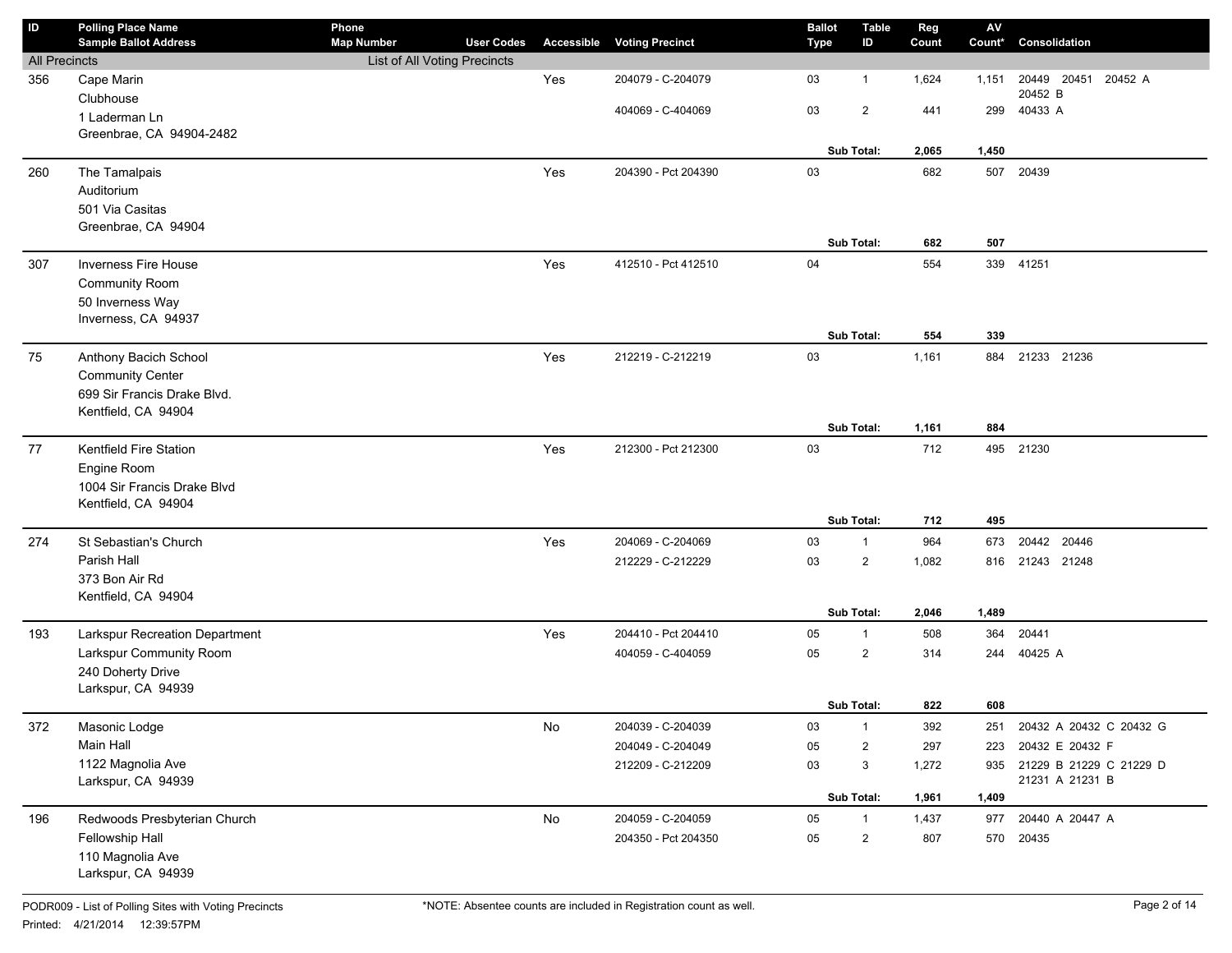| $\sf ID$             | <b>Polling Place Name</b><br><b>Sample Ballot Address</b> | Phone<br><b>Map Number</b>          | <b>User Codes</b> |     | <b>Accessible Voting Precinct</b> | <b>Ballot</b><br><b>Type</b> | Table<br>ID    | Reg<br>Count | ${\sf AV}$<br>Count* | Consolidation     |  |  |
|----------------------|-----------------------------------------------------------|-------------------------------------|-------------------|-----|-----------------------------------|------------------------------|----------------|--------------|----------------------|-------------------|--|--|
| <b>All Precincts</b> |                                                           | <b>List of All Voting Precincts</b> |                   |     |                                   |                              |                |              |                      |                   |  |  |
|                      |                                                           |                                     |                   |     |                                   |                              | Sub Total:     | 2,244        | 1,547                |                   |  |  |
| 364                  | Marguerita C. Johnson Senior Center                       |                                     |                   | No  | 312209 - C-312209                 | 04                           | $\mathbf{1}$   | 801          | 515                  | 31227 31228       |  |  |
|                      | Multi-purpose Room                                        |                                     |                   |     | 312219 - C-312219                 | 04                           | $\overline{2}$ | 1,245        | 770                  | 31229 31235       |  |  |
|                      | 640 Drake Ave                                             |                                     |                   |     |                                   |                              |                |              |                      |                   |  |  |
|                      | Marin City, CA 94965                                      |                                     |                   |     |                                   |                              |                |              |                      |                   |  |  |
|                      |                                                           |                                     |                   |     |                                   |                              | Sub Total:     | 2,046        | 1,285                |                   |  |  |
| 112                  | Almonte Improvement Club                                  |                                     |                   | No  | 312179 - C-312179                 | 04                           |                | 1,255        | 851                  | 31218 31225       |  |  |
|                      | Large Hall                                                |                                     |                   |     |                                   |                              |                |              |                      |                   |  |  |
|                      | Almonte & Wisteria Way                                    |                                     |                   |     |                                   |                              |                |              |                      |                   |  |  |
|                      | Mill Valley, CA 94941-4138                                |                                     |                   |     |                                   |                              | Sub Total:     | 1,255        | 851                  |                   |  |  |
|                      |                                                           |                                     |                   |     |                                   |                              |                |              |                      |                   |  |  |
| 114                  | Episcopal Church Of Our Savior                            |                                     |                   | Yes | 305039 - C-305039                 | 04                           |                | 1,536        |                      | 1,062 30503 30504 |  |  |
|                      | Lovell Entrance - Fireside Room<br>10 Old Mill St         |                                     |                   |     |                                   |                              |                |              |                      |                   |  |  |
|                      | Mill Valley, CA 94941                                     |                                     |                   |     |                                   |                              |                |              |                      |                   |  |  |
|                      |                                                           |                                     |                   |     |                                   |                              | Sub Total:     | 1,536        | 1,062                |                   |  |  |
| 163                  | Homestead Valley Community Ctr                            |                                     |                   | Yes | 412189 - C-412189                 | 04                           | $\mathbf{1}$   | 1,042        | 671                  | 41226 41228       |  |  |
|                      | Great Room                                                |                                     |                   |     | 412300 - Pct 412300               | 04                           | $\overline{2}$ | 619          |                      | 445 41230         |  |  |
|                      | 315 Montford Ave                                          |                                     |                   |     |                                   |                              |                |              |                      |                   |  |  |
|                      | Mill Valley, CA 94941                                     |                                     |                   |     |                                   |                              |                |              |                      |                   |  |  |
|                      |                                                           |                                     |                   |     |                                   |                              | Sub Total:     | 1,661        | 1,116                |                   |  |  |
| 152                  | Marin Amateur Radio Club                                  |                                     |                   | No  | 312159 - C-312159                 | 04                           |                | 431          |                      | 235 31212 31219   |  |  |
|                      | Main Meeting Room                                         |                                     |                   |     |                                   |                              |                |              |                      |                   |  |  |
|                      | 27 Shell Rd                                               |                                     |                   |     |                                   |                              |                |              |                      |                   |  |  |
|                      | Mill Valley, CA 94941                                     |                                     |                   |     |                                   |                              |                |              |                      |                   |  |  |
|                      |                                                           |                                     |                   |     |                                   |                              | Sub Total:     | 431          | 235                  |                   |  |  |
| 308                  | Mill Valley City Hall                                     |                                     |                   | No  | 305050 - Pct 305050               | 04                           |                | 705          | 469                  | 30505             |  |  |
|                      | 2nd Floor Conference Room                                 |                                     |                   |     |                                   |                              |                |              |                      |                   |  |  |
|                      | 26 Corte Madera Ave                                       |                                     |                   |     |                                   |                              |                |              |                      |                   |  |  |
|                      | Mill Valley, CA 94941                                     |                                     |                   |     |                                   |                              | Sub Total:     | 705          | 469                  |                   |  |  |
| 396                  | Mill Valley Community Ctr                                 |                                     |                   | Yes | 305069 - C-305069                 | 04                           | $\mathbf{1}$   | 1,588        | 1,179                | 30510 30513 30521 |  |  |
|                      | Forest Room                                               |                                     |                   |     | 305079 - C-305079                 | 04                           | $\overline{2}$ | 1,551        | 1,138                | 30511 30515 30520 |  |  |
|                      | 180 Camino Alto                                           |                                     |                   |     |                                   |                              |                |              |                      |                   |  |  |
|                      | Mill Valley, CA 94941-4603                                |                                     |                   |     |                                   |                              |                |              |                      |                   |  |  |
|                      |                                                           |                                     |                   |     |                                   |                              | Sub Total:     | 3,139        | 2,317                |                   |  |  |
| 418                  | Muir Woods Park Community Association                     |                                     |                   | No  | 412240 - Pct 412240               | 04                           |                | 483          | 298                  | 41224             |  |  |
|                      | Main Room                                                 |                                     |                   |     |                                   |                              |                |              |                      |                   |  |  |
|                      | 40 Ridge Ave                                              |                                     |                   |     |                                   |                              |                |              |                      |                   |  |  |
|                      | Mill Valley, CA 94941-1783                                |                                     |                   |     |                                   |                              |                |              |                      |                   |  |  |
|                      |                                                           |                                     |                   |     |                                   |                              | Sub Total:     | 483          | 298                  |                   |  |  |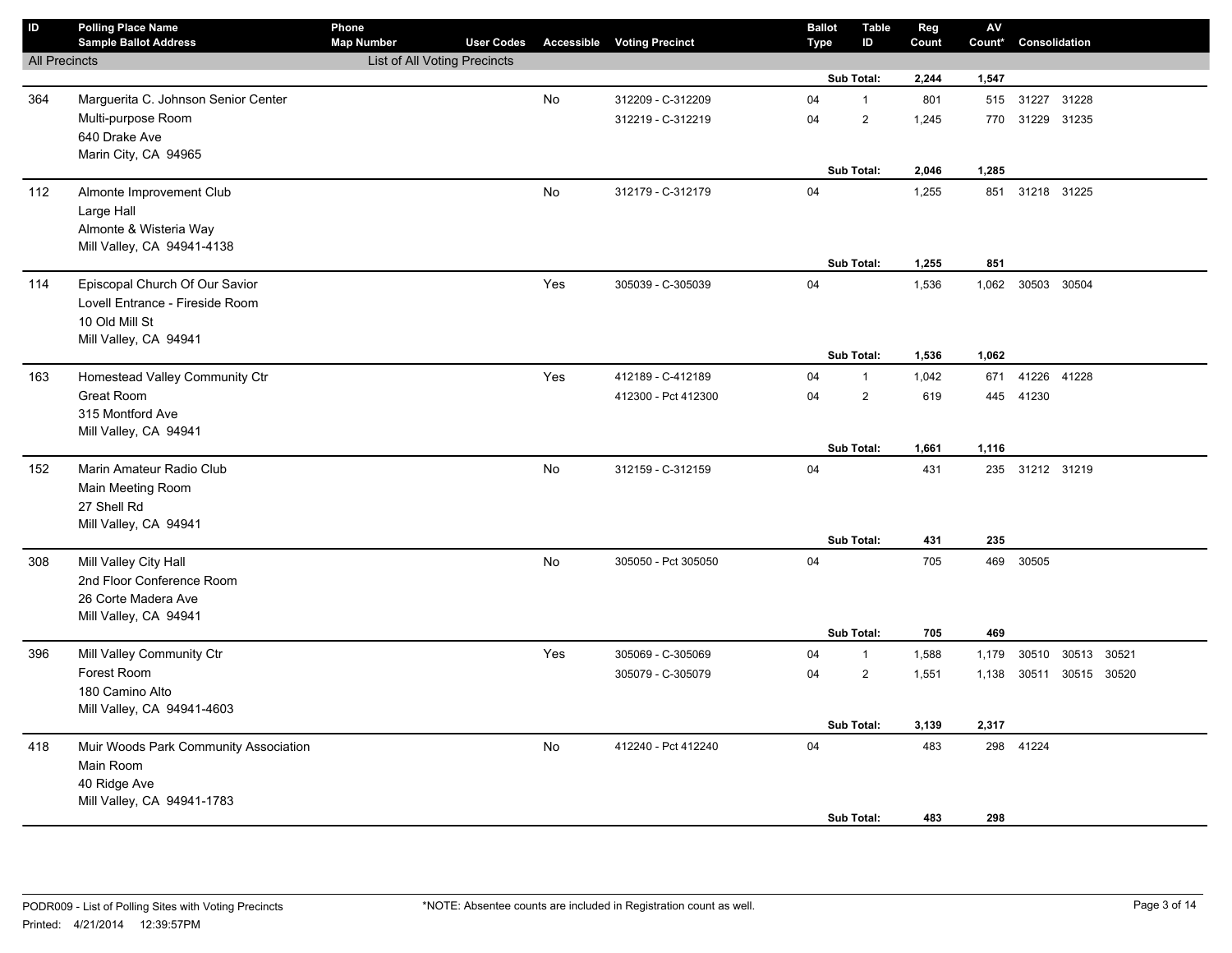| ID                   | <b>Polling Place Name</b>          | Phone                                             |                   |            |                        | <b>Ballot</b> | Table                          | Reg            | $\mathsf{AV}$ |                             |
|----------------------|------------------------------------|---------------------------------------------------|-------------------|------------|------------------------|---------------|--------------------------------|----------------|---------------|-----------------------------|
| <b>All Precincts</b> | <b>Sample Ballot Address</b>       | <b>Map Number</b><br>List of All Voting Precincts | <b>User Codes</b> | Accessible | <b>Voting Precinct</b> | <b>Type</b>   | ID                             | Count          | Count*        | Consolidation               |
| 278                  | Our Lady Of Mt Carmel Church       |                                                   |                   | No         | 305029 - C-305029      | 04            |                                | 1,377          | 921           | 30501<br>30502              |
|                      | O Brien Hall (use Church Park Lot) |                                                   |                   |            |                        |               |                                |                |               |                             |
|                      | 3 Oakdale Ave                      |                                                   |                   |            |                        |               |                                |                |               |                             |
|                      | Mill Valley, CA 94941              |                                                   |                   |            |                        |               |                                |                |               |                             |
|                      |                                    |                                                   |                   |            |                        |               | Sub Total:                     | 1,377          | 921           |                             |
| 310                  | Sewerage Agency Of So Marin        |                                                   |                   | No         | 305049 - C-305049      | 04            | $\mathbf{1}$                   | 1,381          | 974           | 30506 B 30506 C 30508       |
|                      | Conference Room                    |                                                   |                   |            | 305059 - C-305059      | 04            | $\overline{2}$                 | 1,350          | 920           | 30507 30509                 |
|                      | 450 Sycamore Ave                   |                                                   |                   |            |                        |               |                                |                |               |                             |
|                      | Mill Valley, CA 94941-2232         |                                                   |                   |            |                        |               |                                |                |               |                             |
|                      |                                    |                                                   |                   |            |                        |               | Sub Total:                     | 2,731          | 1,894         |                             |
| 311                  | So Marin Fire Protection Dist      |                                                   |                   | Yes        | 312239 - C-312239      | 04            |                                | 1,372          | 945           | 31240 31242 31243           |
|                      | <b>Training Room</b>               |                                                   |                   |            |                        |               |                                |                |               |                             |
|                      | 308 Reed Blvd                      |                                                   |                   |            |                        |               |                                |                |               |                             |
|                      | Mill Valley, CA 94941              |                                                   |                   |            |                        |               | Sub Total:                     | 1,372          | 945           |                             |
| 342                  | Tam Valley Community Ctr           |                                                   |                   | Yes        | 312169 - C-312169      | 04            |                                |                |               | 31216 31217 31226           |
|                      | Main Auditorium Hall               |                                                   |                   |            | 312189 - C-312189      | 04            | $\mathbf{1}$<br>$\overline{2}$ | 1,557<br>1,171 | 1,125<br>737  | 31222 31224                 |
|                      | 203 Marin Ave                      |                                                   |                   |            | 312199 - C-312199      | 04            | 3                              | 1,185          | 813           | 31214 31223                 |
|                      | Mill Valley, CA 94941-4068         |                                                   |                   |            |                        |               |                                |                |               |                             |
|                      |                                    |                                                   |                   |            |                        |               | <b>Sub Total:</b>              | 3,913          | 2,675         |                             |
| 164                  | Muir Beach Community Center        |                                                   |                   | Yes        | 412200 - Pct 412200    | 04            |                                | 276            |               | 172 41220                   |
|                      | Main Meeting Room                  |                                                   |                   |            |                        |               |                                |                |               |                             |
|                      | 19 Seacape Dr                      |                                                   |                   |            |                        |               |                                |                |               |                             |
|                      | Muir Beach, CA 94965               |                                                   |                   |            |                        |               |                                |                |               |                             |
|                      |                                    |                                                   |                   |            |                        |               | Sub Total:                     | 276            | 172           |                             |
| 417                  | Nicasio School                     |                                                   |                   | Yes        | 412129 - C-412129      | 04            |                                | 431            |               | 274 41204 B 41204 C 41204 D |
|                      | Multi-purpose Room                 |                                                   |                   |            |                        |               |                                |                |               | 41204 E                     |
|                      | 5555 Nicasio Valley Rd             |                                                   |                   |            |                        |               |                                |                |               |                             |
|                      | Nicasio, CA 94946                  |                                                   |                   |            |                        |               | Sub Total:                     | 431            | 274           |                             |
| 211                  | All Saints Lutheran Church         |                                                   |                   | Yes        | 406089 - C-406089      | 04            |                                | 1,160          | 800           | 40613 40618                 |
|                      | Fireside Room                      |                                                   |                   |            |                        |               |                                |                |               |                             |
|                      | 2 San Marin Dr                     |                                                   |                   |            |                        |               |                                |                |               |                             |
|                      | Novato, CA 94945-1118              |                                                   |                   |            |                        |               |                                |                |               |                             |
|                      |                                    |                                                   |                   |            |                        |               | Sub Total:                     | 1,160          | 800           |                             |
| 206                  | Atria Tamalpais Senior Living      |                                                   |                   | Yes        | 506070 - Pct 506070    | 12            |                                | 629            |               | 413 50607                   |
|                      | <b>Activity Room</b>               |                                                   |                   |            |                        |               |                                |                |               |                             |
|                      | 853 Tamalpais Ave                  |                                                   |                   |            |                        |               |                                |                |               |                             |
|                      | Novato, CA 94947                   |                                                   |                   |            |                        |               |                                |                |               |                             |
|                      |                                    |                                                   |                   |            |                        |               | Sub Total:                     | 629            | 413           |                             |
| 201                  | Bahia Clubhouse                    |                                                   |                   | Yes        | 506150 - Pct 506150    | 12            |                                | 668            |               | 449 50615                   |
|                      | 3008 Topaz Drive                   |                                                   |                   |            |                        |               |                                |                |               |                             |
|                      | Novato, CA 94945-1547              |                                                   |                   |            |                        |               |                                |                |               |                             |
|                      |                                    |                                                   |                   |            |                        |               |                                |                |               |                             |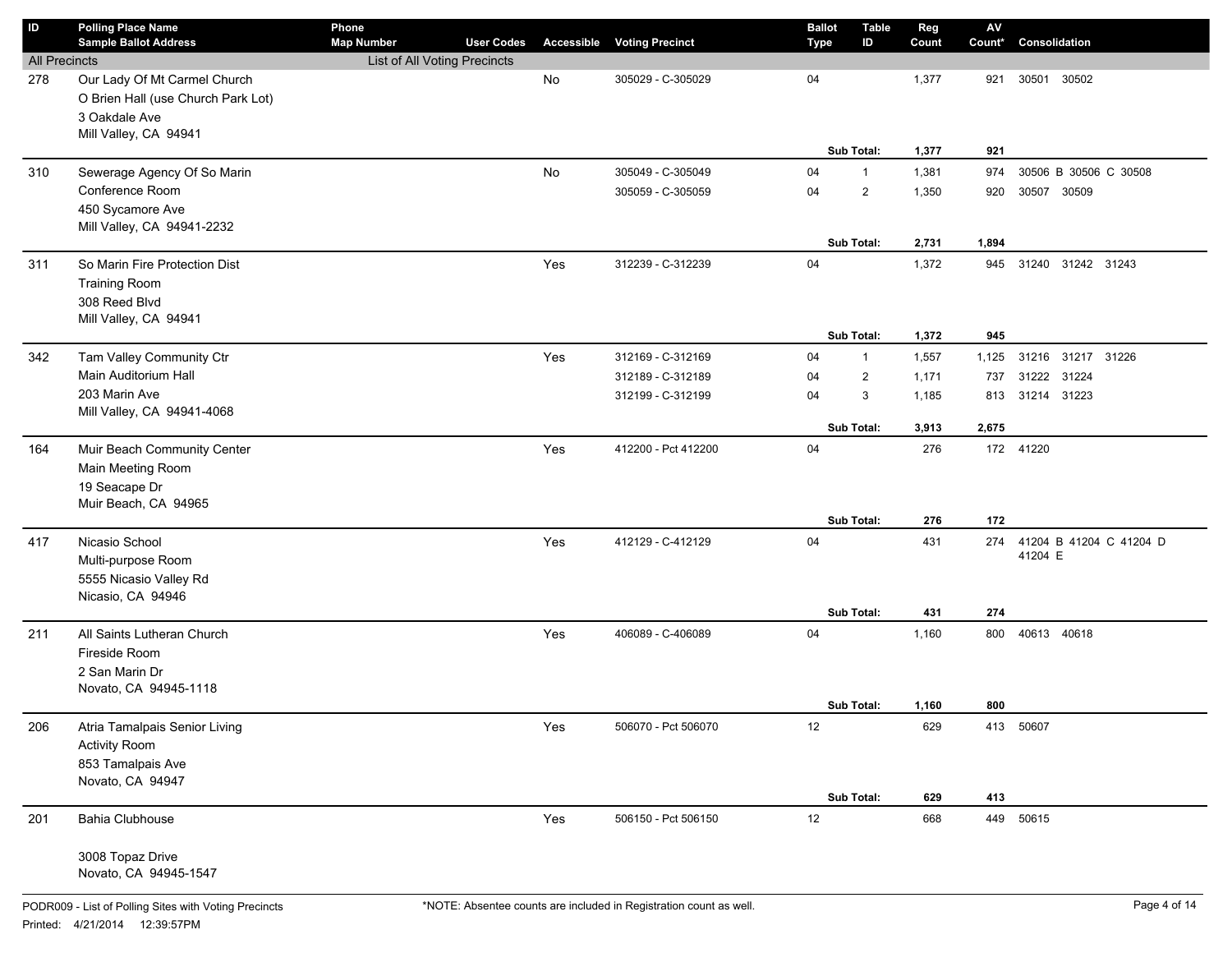| $\mathsf{ID}$        | <b>Polling Place Name</b><br><b>Sample Ballot Address</b>                                                      | Phone<br><b>Map Number</b>   | <b>User Codes</b> |     | <b>Accessible Voting Precinct</b> | <b>Ballot</b><br><b>Type</b> | <b>Table</b><br>ID | Reg<br>Count   | ${\sf AV}$<br>Count* | Consolidation   |       |
|----------------------|----------------------------------------------------------------------------------------------------------------|------------------------------|-------------------|-----|-----------------------------------|------------------------------|--------------------|----------------|----------------------|-----------------|-------|
| <b>All Precincts</b> |                                                                                                                | List of All Voting Precincts |                   |     |                                   |                              |                    |                |                      |                 |       |
|                      |                                                                                                                |                              |                   |     |                                   |                              | Sub Total:         | 668            | 449                  |                 |       |
| 349                  | <b>Bel Marin Community Center</b><br>Front Room<br>4 Montego Key<br>Novato, CA 94949-5301                      |                              |                   | Yes | 512179 - C-512179                 | 12                           |                    | 1,099          | 700                  | 51222 51232     |       |
|                      |                                                                                                                |                              |                   |     |                                   |                              | Sub Total:         | 1,099          | 700                  |                 |       |
| 401                  | <b>Hamilton Arts Center</b><br>War Room 2nd Floor<br>500 Palm Dr<br>Novato, CA 94949-5004                      |                              |                   | Yes | 506159 - C-506159                 | 12                           | Sub Total:         | 1,458<br>1,458 | 1,032<br>1,032       | 50639 50641     |       |
|                      |                                                                                                                |                              |                   |     |                                   |                              |                    |                |                      |                 |       |
| 370                  | Hill Community Room<br>Behind Margaret Todd Sr Center<br>1560 Hill Road<br>Novato, CA 94947-4002               |                              |                   | Yes | 506069 - C-506069                 | 12                           | Sub Total:         | 1,492<br>1,492 | 976<br>976           | 50612 50616     |       |
| 218                  | Ignacio Hills Apartments                                                                                       |                              |                   | No  | 506129 - C-506129                 | 12                           | $\mathbf{1}$       | 1,475          | 1,104                | 50631           | 50633 |
|                      | Clubhouse<br>431 Ignacio Blvd<br>Novato, CA 94949                                                              |                              |                   |     | 512340 - Pct 512340               | 12                           | $\overline{2}$     | 787            |                      | 579 51234       |       |
|                      |                                                                                                                |                              |                   |     |                                   |                              | Sub Total:         | 2,262          | 1,683                |                 |       |
| 229                  | Los Robles Mobile Home Park<br>Card Room<br>100 Roblar Dr<br>Novato, CA 94949-6133                             |                              |                   | Yes | 506139 - C-506139                 | 12                           |                    | 917            | 591                  | 50635 50638     |       |
|                      |                                                                                                                |                              |                   |     |                                   |                              | Sub Total:         | 917            | 591                  |                 |       |
| 230                  | Marin Valley Mobile Country Club<br>Main Hall<br>100 Marin Valley Dr<br>Novato, CA 94949                       |                              |                   | Yes | 506400 - Pct 506400               | 12                           | Sub Total:         | 726<br>726     | 510<br>510           | 50640           |       |
| 228                  | Munoz Residence<br>Garage<br>575 Fairway Dr<br>Novato, CA 94949                                                |                              |                   | No  | 506119 - C-506119                 | 12                           | Sub Total:         | 1,288<br>1,288 | 975                  | 975 50629 50630 |       |
|                      |                                                                                                                |                              |                   |     |                                   |                              |                    |                |                      |                 |       |
| 237                  | No Marin Water District Ofc<br>Front Lobby<br>End Of Rush Creek Place Off Redwood Bou<br>Novato, CA 94945-2426 |                              |                   | Yes | 506029 - C-506029                 | 12                           | Sub Total:         | 1,118<br>1,118 | 771<br>771           | 50602 50608     |       |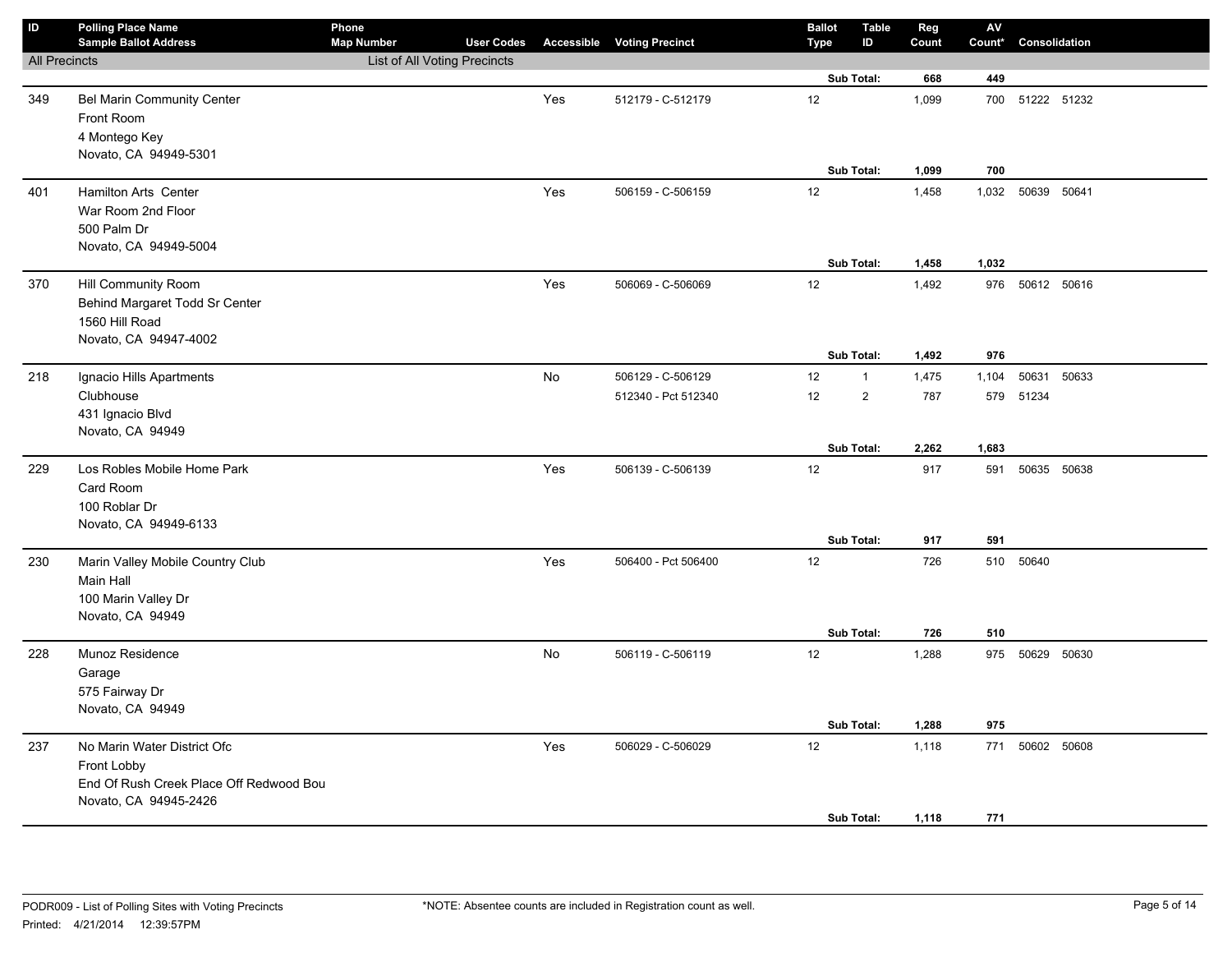| ID                   | <b>Polling Place Name</b>           | Phone                        |                   |            |                        | <b>Ballot</b> | Table          | Reg   | ${\sf AV}$ |               |                   |  |
|----------------------|-------------------------------------|------------------------------|-------------------|------------|------------------------|---------------|----------------|-------|------------|---------------|-------------------|--|
|                      | <b>Sample Ballot Address</b>        | <b>Map Number</b>            | <b>User Codes</b> | Accessible | <b>Voting Precinct</b> | Type          | ID             | Count | Count*     | Consolidation |                   |  |
| <b>All Precincts</b> |                                     | List of All Voting Precincts |                   |            |                        |               |                |       |            |               |                   |  |
| 234                  | Novato Fire Station #61             |                              |                   | Yes        | 506059 - C-506059      | 12            |                | 1,458 | 965        | 50611 50617   |                   |  |
|                      | Second Floor Training Room          |                              |                   |            |                        |               |                |       |            |               |                   |  |
|                      | 7025 Redwood Blvd                   |                              |                   |            |                        |               |                |       |            |               |                   |  |
|                      | Novato, CA 94949                    |                              |                   |            |                        |               |                |       |            |               |                   |  |
|                      |                                     |                              |                   |            |                        |               | Sub Total:     | 1,458 | 965        |               |                   |  |
| 350                  | Novato Fire Station #62             |                              |                   | No         | 506079 - C-506079      | 12            | $\mathbf{1}$   | 1,520 | 1,077      | 50613 50619   |                   |  |
|                      | <b>Tower Training Room</b>          |                              |                   |            | 512169 - C-512169      | 12            | $\overline{2}$ | 1,357 | 940        |               | 51209 51218 51221 |  |
|                      | 450 Atherton Ave-corner Olive       |                              |                   |            |                        |               |                |       |            |               |                   |  |
|                      | Novato, CA 94945-3461               |                              |                   |            |                        |               |                |       |            |               |                   |  |
|                      |                                     |                              |                   |            |                        |               | Sub Total:     | 2,877 | 2,017      |               |                   |  |
| 232                  | Novato Fire Station #63             |                              |                   | Yes        | 506019 - C-506019      | 12            |                | 1,498 | 1,013      | 50601 50603   |                   |  |
|                      | Engine Room                         |                              |                   |            |                        |               |                |       |            |               |                   |  |
|                      | 65 San Ramon Way                    |                              |                   |            |                        |               |                |       |            |               |                   |  |
|                      | Novato, CA 94945-1638               |                              |                   |            |                        |               |                |       |            |               |                   |  |
|                      |                                     |                              |                   |            |                        |               | Sub Total:     | 1,498 | 1,013      |               |                   |  |
| 373                  | Novato Oaks Inn                     |                              |                   | No         | 506149 - C-506149      | 12            |                | 1,262 | 863        | 50636         | 50637             |  |
|                      | Lobby                               |                              |                   |            |                        |               |                |       |            |               |                   |  |
|                      | 215 Alameda Del Prado               |                              |                   |            |                        |               |                |       |            |               |                   |  |
|                      | Novato, CA 94949-6657               |                              |                   |            |                        |               |                |       |            |               |                   |  |
|                      |                                     |                              |                   |            |                        |               | Sub Total:     | 1,262 | 863        |               |                   |  |
| 205                  | Novato School District Offices      |                              |                   | Yes        | 506049 - C-506049      | 12            |                | 1,531 | 968        | 50606 50610   |                   |  |
|                      | Conference Room 107                 |                              |                   |            |                        |               |                |       |            |               |                   |  |
|                      | 1015 Seventh St                     |                              |                   |            |                        |               |                |       |            |               |                   |  |
|                      | Novato, CA 94945-2228               |                              |                   |            |                        |               | Sub Total:     | 1,531 | 968        |               |                   |  |
|                      | Open Door Christian Church          |                              |                   | No         | 406190 - Pct 406190    | 04            |                | 697   |            | 493 40619     |                   |  |
| 423                  |                                     |                              |                   |            |                        |               |                |       |            |               |                   |  |
|                      | Fellowship Hall<br>1915 Novato Blvd |                              |                   |            |                        |               |                |       |            |               |                   |  |
|                      | Novato, CA 94947                    |                              |                   |            |                        |               |                |       |            |               |                   |  |
|                      |                                     |                              |                   |            |                        |               | Sub Total:     | 697   | 493        |               |                   |  |
| 175                  | Pleasant Valley School              |                              |                   | Yes        | 406079 - C-406079      | 04            |                | 1,199 | 836        | 40610 40612   |                   |  |
|                      | Room E-2                            |                              |                   |            |                        |               |                |       |            |               |                   |  |
|                      | 755 Sutro Ave                       |                              |                   |            |                        |               |                |       |            |               |                   |  |
|                      | Novato, CA 94947                    |                              |                   |            |                        |               |                |       |            |               |                   |  |
|                      |                                     |                              |                   |            |                        |               | Sub Total:     | 1,199 | 836        |               |                   |  |
| 210                  | Presbyterian Church Of Novato       |                              |                   | Yes        | 506140 - Pct 506140    | 12            | $\mathbf{1}$   | 755   | 517        | 50614         |                   |  |
|                      | <b>Trevitt Hall</b>                 |                              |                   |            | 512230 - Pct 512230    | 12            | $\overline{2}$ | 654   |            | 468 51223     |                   |  |
|                      | 710 Wilson Ave                      |                              |                   |            |                        |               |                |       |            |               |                   |  |
|                      | Novato, CA 94947                    |                              |                   |            |                        |               |                |       |            |               |                   |  |
|                      |                                     |                              |                   |            |                        |               | Sub Total:     | 1,409 | 985        |               |                   |  |
| 212                  | Seventh Day Adventist Church        |                              |                   | Yes        | 506039 - C-506039      | $12$          |                | 1,481 | 1,030      | 50604 50605   |                   |  |
|                      | Multi-purpose Room                  |                              |                   |            |                        |               |                |       |            |               |                   |  |
|                      | 495 San Marin Dr                    |                              |                   |            |                        |               |                |       |            |               |                   |  |
|                      | Novato, CA 94945-1335               |                              |                   |            |                        |               |                |       |            |               |                   |  |
|                      |                                     |                              |                   |            |                        |               |                |       |            |               |                   |  |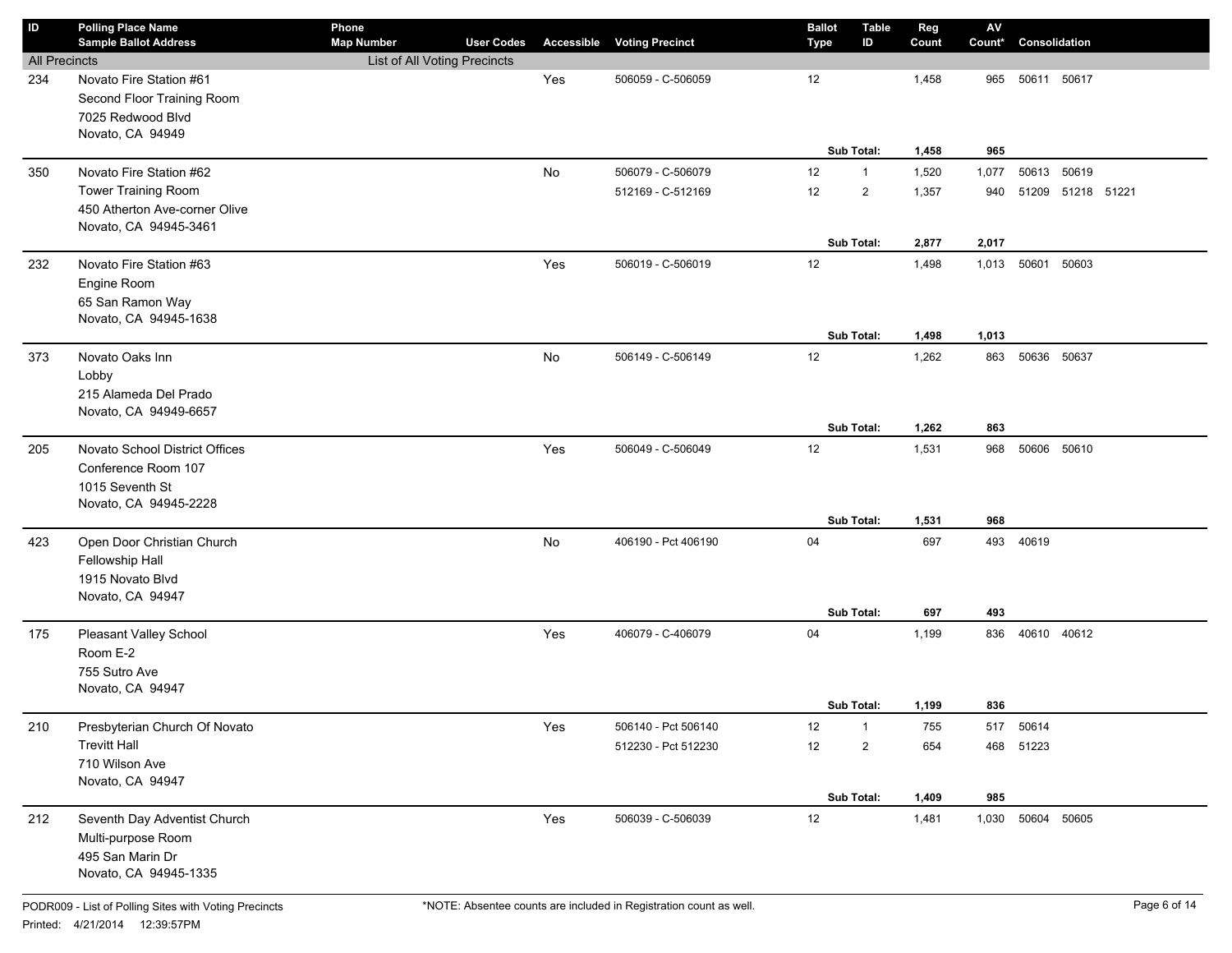| $\sf ID$             | <b>Polling Place Name</b><br><b>Sample Ballot Address</b>              | Phone<br><b>Map Number</b>   | <b>User Codes</b> |           | <b>Accessible Voting Precinct</b> | <b>Ballot</b><br>Type | <b>Table</b><br>ID      | Reg<br>Count | ${\sf AV}$<br>Count* | Consolidation           |
|----------------------|------------------------------------------------------------------------|------------------------------|-------------------|-----------|-----------------------------------|-----------------------|-------------------------|--------------|----------------------|-------------------------|
| <b>All Precincts</b> |                                                                        | List of All Voting Precincts |                   |           |                                   |                       |                         |              |                      |                         |
|                      |                                                                        |                              |                   |           |                                   |                       | Sub Total:              | 1,481        | 1,030                |                         |
| 176                  | Sinaloa School<br>Library<br>2045 Vineyard Rd<br>Novato, CA 94947-3810 |                              |                   | Yes       | 406170 - Pct 406170               | 04                    |                         | 803          |                      | 557 40617               |
|                      |                                                                        |                              |                   |           |                                   |                       | Sub Total:              | 803          | 557                  |                         |
| 374                  | United Methodist Church                                                |                              |                   | Yes       | 506089 - C-506089                 | 12                    | $\mathbf{1}$            | 1,522        | 989                  | 50620<br>50626          |
|                      | Social Hall                                                            |                              |                   |           | 506099 - C-506099                 | 12                    | $\overline{\mathbf{c}}$ | 1,592        | 1,103                | 50627<br>50624          |
|                      | 1473 South Novato Blvd                                                 |                              |                   |           | 506109 - C-506109                 | 12                    | 3                       | 1,572        | 1,112                | 50625 50628             |
|                      | Novato, CA 94947                                                       |                              |                   |           |                                   |                       | Sub Total:              | 4,686        | 3,204                |                         |
| 161                  | Wild Horse Valley Clubhouse                                            |                              |                   | Yes       | 406140 - Pct 406140               | 04                    | $\mathbf{1}$            | 771          | 556                  | 40614                   |
|                      |                                                                        |                              |                   |           | 412159 - C-412159                 | 04                    | $\overline{\mathbf{c}}$ | 765          | 510                  | 41208 B 41208 C 41208 D |
|                      | 110 Wild Horse Valley Dr                                               |                              |                   |           |                                   |                       |                         |              |                      | 41208 E                 |
|                      | Novato, CA 94947                                                       |                              |                   |           |                                   |                       | Sub Total:              | 1,536        | 1,066                |                         |
| 285                  | Pt. Reyes Fire Station                                                 |                              |                   | Yes       | 412119 - C-412119                 | 04                    |                         | 1,123        |                      | 729 41203 41205         |
|                      | <b>Community Meeting Room</b>                                          |                              |                   |           |                                   |                       |                         |              |                      |                         |
|                      | 4th & B St                                                             |                              |                   |           |                                   |                       |                         |              |                      |                         |
|                      | Point Reyes, CA 94956                                                  |                              |                   |           |                                   |                       |                         |              |                      |                         |
|                      |                                                                        |                              |                   |           |                                   |                       | Sub Total:              | 1,123        | 729                  |                         |
| 73                   | Ross School                                                            |                              |                   | Yes       | 207089 - C-207089                 | 03                    |                         | 1,582        | 1,124                | 20718 20719 20728       |
|                      | Green Room                                                             |                              |                   |           |                                   |                       |                         |              |                      |                         |
|                      | 9 Lagunitas Rd                                                         |                              |                   |           |                                   |                       |                         |              |                      |                         |
|                      | Ross, CA 94957                                                         |                              |                   |           |                                   |                       | Sub Total:              | 1,582        | 1,124                |                         |
| 83                   | American Legion Hall                                                   |                              |                   | No        | 208109 - C-208109                 | 07                    | $\mathbf{1}$            | 1,307        | 867                  | 20814 20823             |
|                      | (log Cabin)                                                            |                              |                   |           | 208129 - C-208129                 | 07                    | $\overline{2}$          | 1,414        | 888                  | 20820 20821 20822       |
|                      | 120 Veterans Place                                                     |                              |                   |           |                                   |                       |                         |              |                      |                         |
|                      | San Anselmo, CA 94960                                                  |                              |                   |           |                                   |                       |                         |              |                      |                         |
|                      |                                                                        |                              |                   |           |                                   |                       | Sub Total:              | 2,721        | 1,755                |                         |
| 54                   | First Presbyterian Church Of San Anselmo                               |                              |                   | No        | 208119 - C-208119                 | 07                    |                         | 1,300        |                      | 840 20816 20824         |
|                      | Fireside Room                                                          |                              |                   |           |                                   |                       |                         |              |                      |                         |
|                      | 72 Kensington Rd                                                       |                              |                   |           |                                   |                       |                         |              |                      |                         |
|                      | San Anselmo, CA 94960                                                  |                              |                   |           |                                   |                       |                         |              |                      |                         |
|                      |                                                                        |                              |                   |           |                                   |                       | Sub Total:              | 1,300        | 840                  |                         |
| 58                   | Ross Valley Fire Station #19                                           |                              |                   | <b>No</b> | 208250 - Pct 208250               | 07                    |                         | 759          | 500                  | 20825                   |
|                      | Engine Room                                                            |                              |                   |           |                                   |                       |                         |              |                      |                         |
|                      | 777 San Anselmo Ave                                                    |                              |                   |           |                                   |                       |                         |              |                      |                         |
|                      | San Anselmo, CA 94960                                                  |                              |                   |           |                                   |                       | Sub Total:              | 759          | 500                  |                         |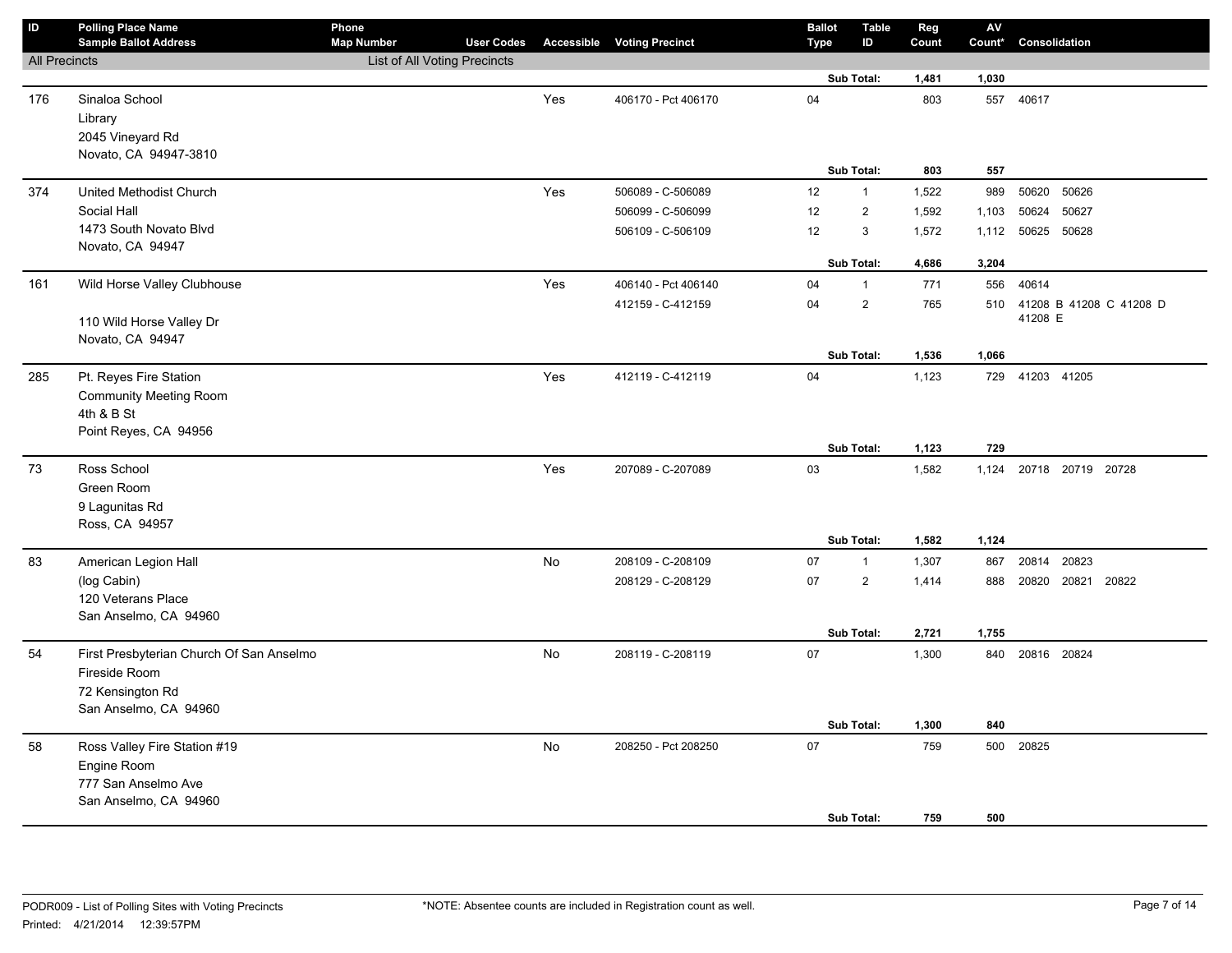| ID                   | <b>Polling Place Name</b><br><b>Sample Ballot Address</b> | Phone<br><b>Map Number</b>   | <b>User Codes</b> | Accessible | <b>Voting Precinct</b> | <b>Ballot</b><br><b>Type</b> | <b>Table</b><br>ID | Reg<br>Count | ${\sf AV}$<br>Count* | Consolidation     |  |
|----------------------|-----------------------------------------------------------|------------------------------|-------------------|------------|------------------------|------------------------------|--------------------|--------------|----------------------|-------------------|--|
| <b>All Precincts</b> |                                                           | List of All Voting Precincts |                   |            |                        |                              |                    |              |                      |                   |  |
| 357                  | Ross Valley Fire Station #20                              |                              |                   | Yes        | 208099 - C-208099      | 07                           | $\overline{1}$     | 1,383        | 939                  | 20811<br>20817    |  |
|                      | Engine Room                                               |                              |                   |            | 208100 - Pct 208100    | 07                           | $\overline{2}$     | 801          | 555                  | 20810             |  |
|                      | Arroyo & Butterfield Rd                                   |                              |                   |            |                        |                              |                    |              |                      |                   |  |
|                      | San Anselmo, CA 94960-1262                                |                              |                   |            |                        |                              |                    |              |                      |                   |  |
|                      |                                                           |                              |                   |            |                        |                              | <b>Sub Total:</b>  | 2,184        | 1,494                |                   |  |
| 247                  | Sleepy Hollow Homes Association                           |                              |                   | No         | 212179 - C-212179      | 03                           | $\mathbf{1}$       | 963          | 668                  | 21201 21255       |  |
|                      | Main Room                                                 |                              |                   |            | 212189 - C-212189      | 03                           | $\overline{2}$     | 854          | 554                  | 21202 21212       |  |
|                      | 1317 Butterfield Rd                                       |                              |                   |            |                        |                              |                    |              |                      |                   |  |
|                      | San Anselmo, CA 94960-1055                                |                              |                   |            |                        |                              |                    |              |                      |                   |  |
|                      |                                                           |                              |                   |            |                        |                              | Sub Total:         | 1,817        | 1,222                |                   |  |
| 170                  | San Geronimo Valley Community Center                      |                              |                   | Yes        | 412139 - C-412139      | 04                           |                    | 1,515        | 926                  | 41206 41211       |  |
|                      | West Room                                                 |                              |                   |            |                        |                              |                    |              |                      |                   |  |
|                      | 6350 Sir Francis Drake Blvd                               |                              |                   |            |                        |                              |                    |              |                      |                   |  |
|                      | San Geronimo, CA 94963                                    |                              |                   |            |                        |                              |                    |              |                      |                   |  |
|                      |                                                           |                              |                   |            |                        |                              | Sub Total:         | 1,515        | 926                  |                   |  |
| 400                  | Aegis Of San Rafael                                       |                              |                   | No         | 109320 - Pct 109320    | 01                           |                    | 579          | 371                  | 10932             |  |
|                      | Living Room                                               |                              |                   |            |                        |                              |                    |              |                      |                   |  |
|                      | 111 Merrydale Rd<br>San Rafael, CA 94903-4070             |                              |                   |            |                        |                              |                    |              |                      |                   |  |
|                      |                                                           |                              |                   |            |                        |                              | <b>Sub Total:</b>  | 579          | 371                  |                   |  |
| 181                  | Albert J. Boro Community Center                           |                              |                   | Yes        | 409099 - C-409099      | 04                           | $\mathbf{1}$       | 1,161        | 698                  | 40946 40949       |  |
|                      | Classroom 4 & 5                                           |                              |                   |            | 409500 - Pct 409500    | 04                           | $\overline{2}$     | 569          | 441                  | 40950             |  |
|                      | 50 Canal St                                               |                              |                   |            |                        |                              |                    |              |                      |                   |  |
|                      | San Rafael, CA 94901                                      |                              |                   |            |                        |                              |                    |              |                      |                   |  |
|                      |                                                           |                              |                   |            |                        |                              | Sub Total:         | 1,730        | 1,139                |                   |  |
| 424                  | Autodesk                                                  |                              |                   | Yes        | 109069 - C-109069      | 01                           |                    | 1,317        | 936                  | 10919 10925       |  |
|                      | <b>Blackpool Centurion-use Outside Entrance</b>           |                              |                   |            |                        |                              |                    |              |                      |                   |  |
|                      | 111 Mc Innis Pkwy                                         |                              |                   |            |                        |                              |                    |              |                      |                   |  |
|                      | San Rafael, CA 94903                                      |                              |                   |            |                        |                              |                    |              |                      |                   |  |
|                      |                                                           |                              |                   |            |                        |                              | Sub Total:         | 1,317        | 936                  |                   |  |
| 8                    | Christ Presbyterian Church                                |                              |                   | Yes        | 109019 - C-109019      | 01                           | $\mathbf{1}$       | 1,499        | 994                  | 10903<br>10910    |  |
|                      | Sanctuary                                                 |                              |                   |            | 109029 - C-109029      | 01                           | $\overline{2}$     | 1,480        | 1,030                | 10905 10906       |  |
|                      | 620 Del Ganado Rd                                         |                              |                   |            |                        |                              |                    |              |                      |                   |  |
|                      | San Rafael, CA 94903                                      |                              |                   |            |                        |                              |                    |              |                      |                   |  |
|                      |                                                           |                              |                   |            |                        |                              | <b>Sub Total:</b>  | 2,979        | 2,024                |                   |  |
| 255                  | Coleman School                                            |                              |                   | Yes        | 109400 - Pct 109400    | 01                           |                    | 791          | 589                  | 10940             |  |
|                      | Multi-purpose Room                                        |                              |                   |            |                        |                              |                    |              |                      |                   |  |
|                      | 800 Belle Avenue<br>San Rafael, CA 94901                  |                              |                   |            |                        |                              |                    |              |                      |                   |  |
|                      |                                                           |                              |                   |            |                        |                              | Sub Total:         | 791          | 589                  |                   |  |
| 354                  | Contempo Marin                                            |                              |                   | Yes        | 109059 - C-109059      | 01                           |                    | 1,456        |                      | 1,021 10917 10924 |  |
|                      | Main Room                                                 |                              |                   |            |                        |                              |                    |              |                      |                   |  |
|                      | 400 Yosemite Rd                                           |                              |                   |            |                        |                              |                    |              |                      |                   |  |
|                      | San Rafael, CA 94903-2232                                 |                              |                   |            |                        |                              |                    |              |                      |                   |  |
|                      |                                                           |                              |                   |            |                        |                              |                    |              |                      |                   |  |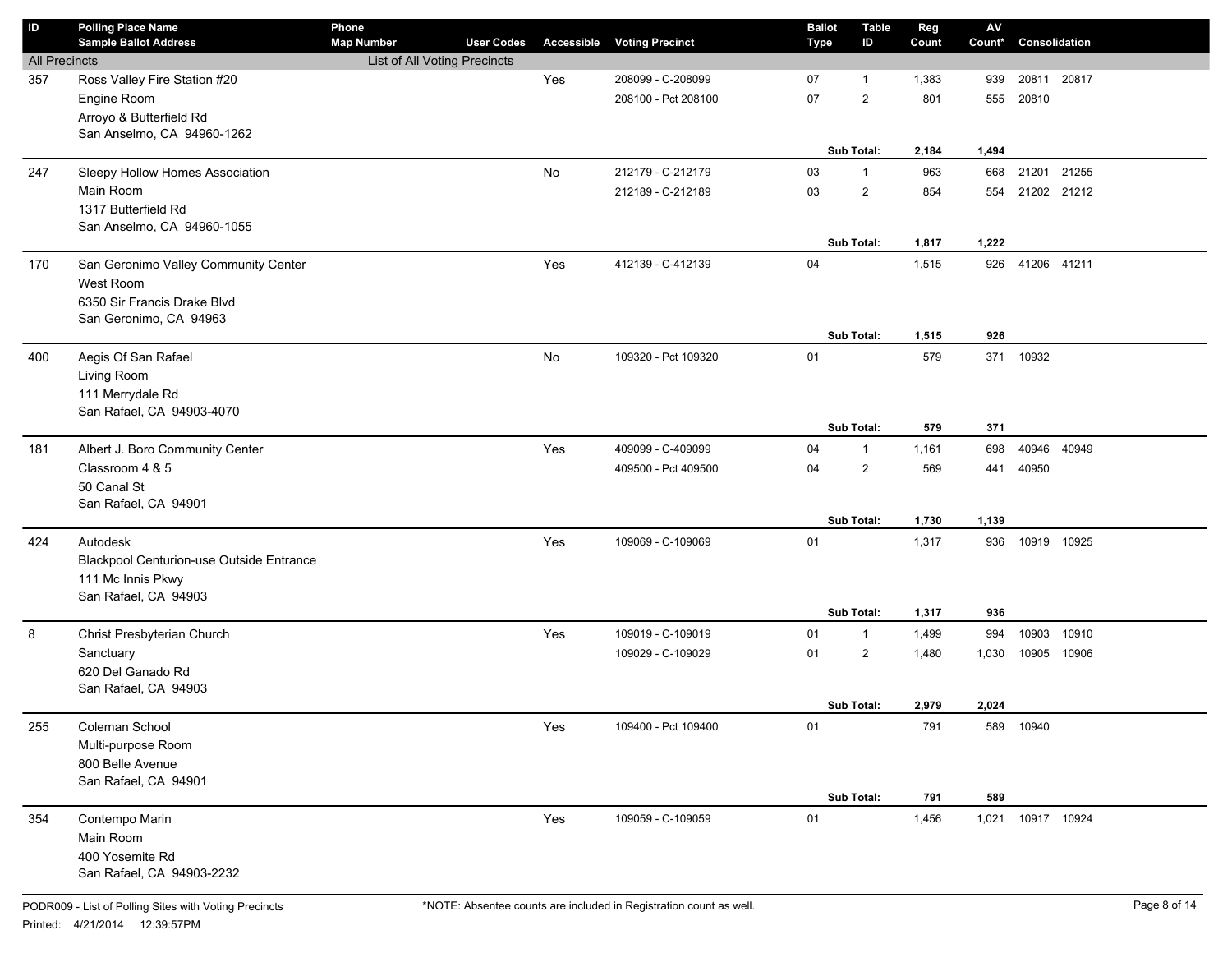| ID                   | <b>Polling Place Name</b>               | Phone                        |                   |     |                                   | <b>Ballot</b> | Table          | Reg   | ${\sf AV}$ |                   |  |
|----------------------|-----------------------------------------|------------------------------|-------------------|-----|-----------------------------------|---------------|----------------|-------|------------|-------------------|--|
|                      | <b>Sample Ballot Address</b>            | <b>Map Number</b>            | <b>User Codes</b> |     | <b>Accessible Voting Precinct</b> | Type          | ID             | Count | Count*     | Consolidation     |  |
| <b>All Precincts</b> |                                         | List of All Voting Precincts |                   |     |                                   |               | Sub Total:     | 1,456 | 1,021      |                   |  |
|                      |                                         |                              |                   |     |                                   |               |                |       |            |                   |  |
| 39                   | Dixie School                            |                              |                   | No  | 112149 - C-112149                 | 01            |                | 1,503 | 1,135      | 11201 11202 11204 |  |
|                      | Multi-purpose Room<br>1175 Idylberry Rd |                              |                   |     |                                   |               |                |       |            |                   |  |
|                      | San Rafael, CA 94903                    |                              |                   |     |                                   |               |                |       |            |                   |  |
|                      |                                         |                              |                   |     |                                   |               | Sub Total:     | 1,503 | 1,135      |                   |  |
| $\overline{4}$       | First Presbyterian Church of San Rafael |                              |                   | Yes | 109099 - C-109099                 | 01            |                | 1,527 | 1,039      | 10929 10937       |  |
|                      | Chapel Lounge - entrance on Mission St. |                              |                   |     |                                   |               |                |       |            |                   |  |
|                      | 1510 5th Ave                            |                              |                   |     |                                   |               |                |       |            |                   |  |
|                      | San Rafael, CA 94901                    |                              |                   |     |                                   |               |                |       |            |                   |  |
|                      |                                         |                              |                   |     |                                   |               | Sub Total:     | 1,527 | 1,039      |                   |  |
| 19                   | Golden Hinde                            |                              |                   | Yes | 109049 - C-109049                 | 01            | $\mathbf{1}$   | 1,165 | 863        | 10914 10923       |  |
|                      | <b>Recreation Room</b>                  |                              |                   |     | 112220 - Pct 112220               | 01            | $\mathbf 2$    | 302   | 230        | 11222             |  |
|                      | 5 Golden Hinde Blv                      |                              |                   |     |                                   |               |                |       |            |                   |  |
|                      | San Rafael, CA 94903                    |                              |                   |     |                                   |               |                |       |            |                   |  |
|                      |                                         |                              |                   |     |                                   |               | Sub Total:     | 1,467 | 1,093      |                   |  |
| 319                  | Korean Presbyterian Church              |                              |                   | Yes | 112330 - Pct 112330               | 01            |                | 670   |            | 409 11233         |  |
|                      | Fellowship Room                         |                              |                   |     |                                   |               |                |       |            |                   |  |
|                      | 635 Adrian Way<br>San Rafael, CA 94903  |                              |                   |     |                                   |               |                |       |            |                   |  |
|                      |                                         |                              |                   |     |                                   |               | Sub Total:     | 670   | 409        |                   |  |
| 343                  | Lincoln Hill Community Church           |                              |                   | No  | 109109 - C-109109                 | 01            |                | 1,453 | 938        | 10931 10939       |  |
|                      | Fellowship Hall-upper Lot               |                              |                   |     |                                   |               |                |       |            |                   |  |
|                      | 1411 Lincoln Ave                        |                              |                   |     |                                   |               |                |       |            |                   |  |
|                      | San Rafael, CA 94901                    |                              |                   |     |                                   |               |                |       |            |                   |  |
|                      |                                         |                              |                   |     |                                   |               | Sub Total:     | 1,453 | 938        |                   |  |
| 20                   | Marin County Office Of Education        |                              |                   | Yes | 109039 - C-109039                 | 01            |                | 1,362 | 1,013      | 10909 10915       |  |
|                      | <b>Community Room</b>                   |                              |                   |     |                                   |               |                |       |            |                   |  |
|                      | 1111 Las Gallinas Ave                   |                              |                   |     |                                   |               |                |       |            |                   |  |
|                      | San Rafael, CA 94903                    |                              |                   |     |                                   |               |                |       |            |                   |  |
|                      |                                         |                              |                   |     |                                   |               | Sub Total:     | 1,362 | 1,013      |                   |  |
| 41                   | Marinwood Community Center              |                              |                   | Yes | 112159 - C-112159                 | 01            | $\mathbf{1}$   | 1,373 | 921        | 11207 11218       |  |
|                      | <b>Reception Hall</b>                   |                              |                   |     | 112169 - C-112169                 | 01            | $\overline{2}$ | 1,341 | 957        | 11211 11216       |  |
|                      | 775 Miller Creek Rd                     |                              |                   |     |                                   |               |                |       |            |                   |  |
|                      | San Rafael, CA 94903                    |                              |                   |     |                                   |               | Sub Total:     | 2,714 | 1,878      |                   |  |
| 383                  | Methodist Church Of San Rafael          |                              |                   | Yes | 208139 - C-208139                 | 07            |                | 1,291 | 899        | 20826 A 20827 A   |  |
|                      | Fireside Room                           |                              |                   |     |                                   |               |                |       |            |                   |  |
|                      | 199 Greenfield Avenue                   |                              |                   |     |                                   |               |                |       |            |                   |  |
|                      | San Rafael, CA 94901                    |                              |                   |     |                                   |               |                |       |            |                   |  |
|                      |                                         |                              |                   |     |                                   |               | Sub Total:     | 1,291 | 899        |                   |  |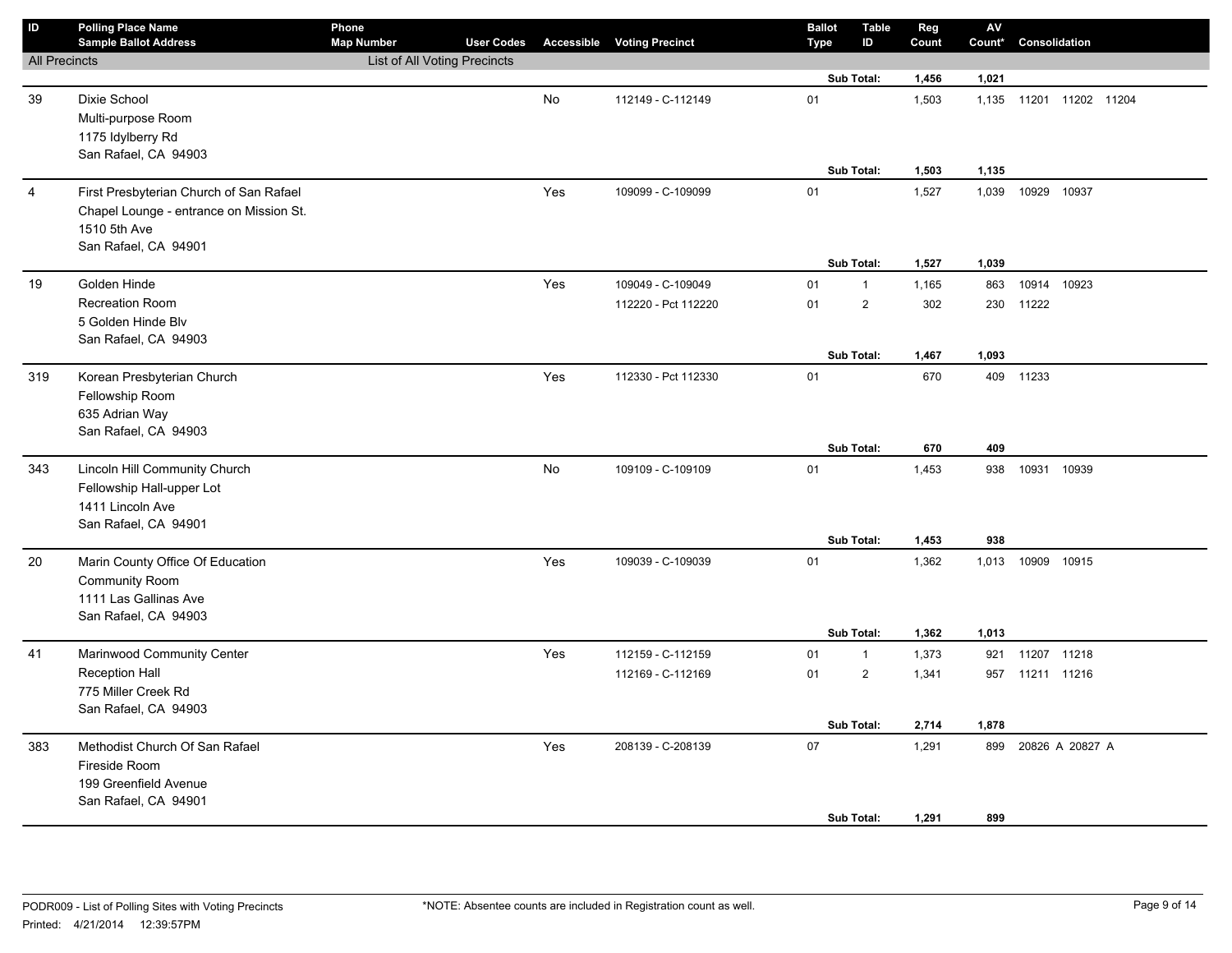| ID                   | <b>Polling Place Name</b><br><b>Sample Ballot Address</b> | Phone<br><b>Map Number</b>   | <b>User Codes</b> | Accessible | <b>Voting Precinct</b> | <b>Ballot</b><br><b>Type</b> | <b>Table</b><br>ID | Reg<br>Count | ${\sf AV}$<br>Count* | Consolidation                    |
|----------------------|-----------------------------------------------------------|------------------------------|-------------------|------------|------------------------|------------------------------|--------------------|--------------|----------------------|----------------------------------|
| <b>All Precincts</b> |                                                           | List of All Voting Precincts |                   |            |                        |                              |                    |              |                      |                                  |
| 16                   | Nazareth House                                            |                              |                   | Yes        | 109080 - Pct 109080    | 01                           |                    | 992          | 749                  | 10908                            |
|                      | Front Lobby                                               |                              |                   |            |                        |                              |                    |              |                      |                                  |
|                      | 245 Nova Albion Way                                       |                              |                   |            |                        |                              |                    |              |                      |                                  |
|                      | San Rafael, CA 94903                                      |                              |                   |            |                        |                              |                    |              |                      |                                  |
|                      |                                                           |                              |                   |            |                        |                              | Sub Total:         | 992          | 749                  |                                  |
| $\mathbf{3}$         | Rotary Manor                                              |                              |                   | Yes        | 109079 - C-109079      | 01                           | $\mathbf{1}$       | 1,465        | 997                  | 10920 10930                      |
|                      | Community Room                                            |                              |                   |            | 109089 - C-109089      | 01                           | $\overline{2}$     | 1,358        | 890                  | 10921 10938 A 10938 C<br>10938 D |
|                      | 1821 Fifth Ave                                            |                              |                   |            |                        |                              |                    |              |                      |                                  |
|                      | San Rafael, CA 94901                                      |                              |                   |            |                        |                              | Sub Total:         | 2,823        | 1,887                |                                  |
| 359                  | San Rafael Community Center                               |                              |                   | Yes        | 209149 - C-209149      | 04                           |                    | 1,451        | 993                  | 20934 A 20934 B 20934 C          |
|                      | Lounge                                                    |                              |                   |            |                        |                              |                    |              |                      | 20938                            |
|                      | 618 B St                                                  |                              |                   |            |                        |                              |                    |              |                      |                                  |
|                      | San Rafael, CA 94901                                      |                              |                   |            |                        |                              |                    |              |                      |                                  |
|                      |                                                           |                              |                   |            |                        |                              | Sub Total:         | 1,451        | 993                  |                                  |
| 425                  | San Rafael Corporate Center                               |                              |                   | Yes        | 209159 - C-209159      | 04                           | $\mathbf{1}$       | 1,099        | 738                  | 20937 A 20945 B                  |
|                      | Tamalpais Room                                            |                              |                   |            | 209169 - C-209169      | 04                           | $\overline{2}$     | 1,094        | 727                  | 20937 B 20944                    |
|                      | 750 Lindaro St                                            |                              |                   |            |                        |                              |                    |              |                      |                                  |
|                      | San Rafael, CA 94901-6020                                 |                              |                   |            |                        |                              |                    |              |                      |                                  |
|                      |                                                           |                              |                   |            |                        |                              | Sub Total:         | 2,193        | 1,465                |                                  |
| 33                   | San Rafael Fire Sta #2                                    |                              |                   | No         | 109139 - C-109139      | 01                           |                    | 1,440        | 990                  | 10945 10947 10948                |
|                      | Apparatus Floor                                           |                              |                   |            |                        |                              |                    |              |                      |                                  |
|                      | 210 3rd St                                                |                              |                   |            |                        |                              |                    |              |                      |                                  |
|                      | San Rafael, CA 94901                                      |                              |                   |            |                        |                              | Sub Total:         | 1,440        | 990                  |                                  |
| 381                  | San Rafael Fire Station #5                                |                              |                   | No         | 109129 - C-109129      | 01                           | 1                  | 1,406        | 1,031                | 10941 10942                      |
|                      | Apparatus Floor                                           |                              |                   |            | 109360 - Pct 109360    | 01                           | $\overline{2}$     | 836          | 626                  | 10936                            |
|                      | 955 Point San Pedro Rd                                    |                              |                   |            |                        |                              |                    |              |                      |                                  |
|                      | San Rafael, CA 94901                                      |                              |                   |            |                        |                              |                    |              |                      |                                  |
|                      |                                                           |                              |                   |            |                        |                              | Sub Total:         | 2,242        | 1,657                |                                  |
| 28                   | St Luke Presbyterian Church                               |                              |                   | No         | 109119 - C-109119      | 01                           | 1                  | 1,343        | 1,024                | 10935 10943                      |
|                      | <b>Bayview Room</b>                                       |                              |                   |            | 112189 - C-112189      | 01                           | $\overline{2}$     | 766          |                      | 540 11244 11249                  |
|                      | 10 Bayview Dr                                             |                              |                   |            |                        |                              |                    |              |                      |                                  |
|                      | San Rafael, CA 94901                                      |                              |                   |            |                        |                              |                    |              |                      |                                  |
|                      |                                                           |                              |                   |            |                        |                              | Sub Total:         | 2,109        | 1,564                |                                  |
| 26                   | <b>Trinity Community Church</b>                           |                              |                   | Yes        | 109340 - Pct 109340    | 01                           |                    | 762          |                      | 538 10934                        |
|                      | Lobby                                                     |                              |                   |            |                        |                              |                    |              |                      |                                  |
|                      | 1675 Grand Ave                                            |                              |                   |            |                        |                              |                    |              |                      |                                  |
|                      | San Rafael, CA 94901                                      |                              |                   |            |                        |                              | Sub Total:         | 762          | 538                  |                                  |
| 35                   | Venetia Oaks                                              |                              |                   | No         | 112179 - C-112179      | 01                           | $\mathbf{1}$       | 1,125        |                      | 758 11227 11250                  |
|                      | <b>Community Recreation Room</b>                          |                              |                   |            | 112280 - Pct 112280    | 01                           | $\overline{2}$     | 697          |                      | 465 11228                        |
|                      | 263 N San Pedro Rd                                        |                              |                   |            |                        |                              |                    |              |                      |                                  |
|                      | San Rafael, CA 94903                                      |                              |                   |            |                        |                              |                    |              |                      |                                  |
|                      |                                                           |                              |                   |            |                        |                              |                    |              |                      |                                  |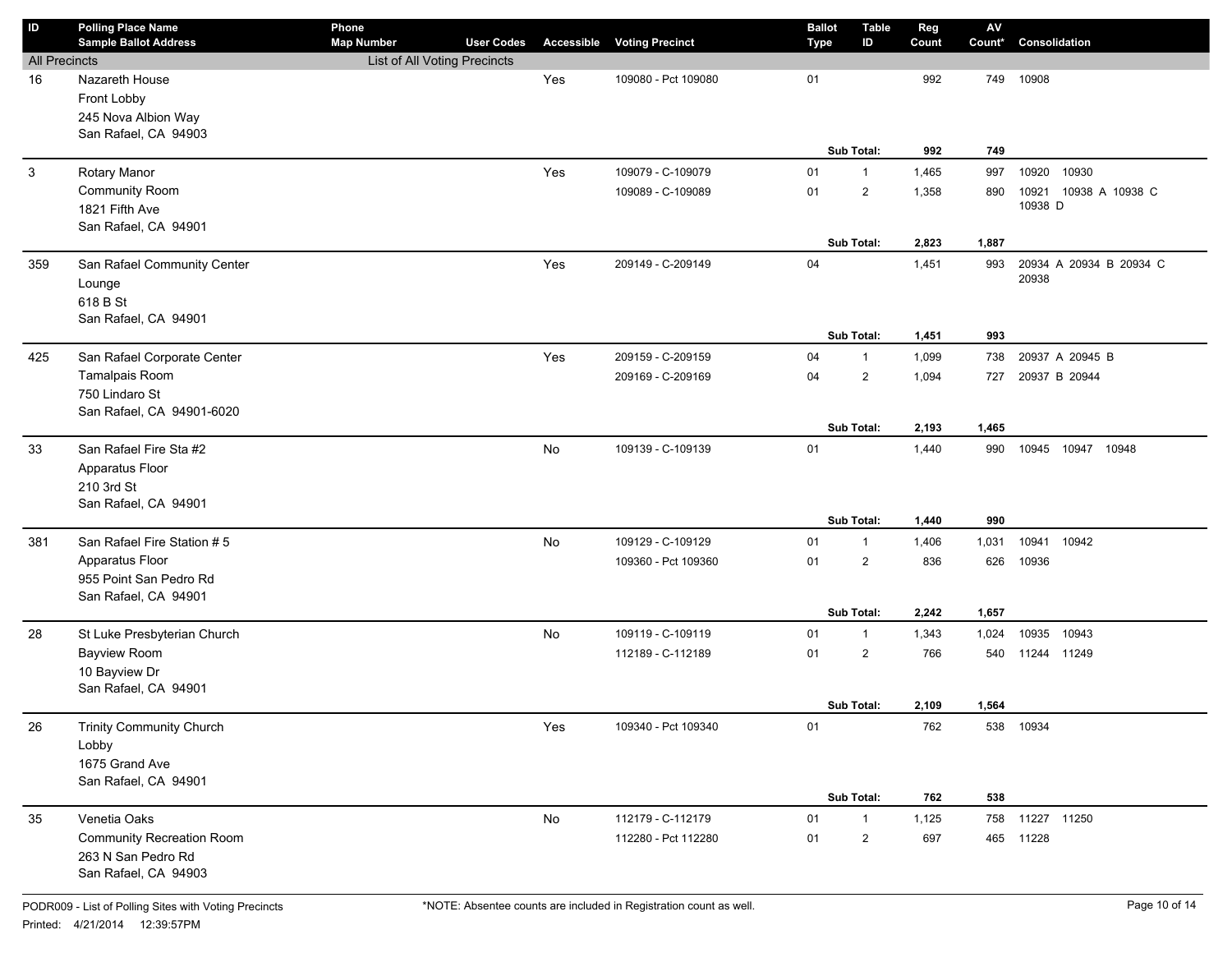| ID                   | <b>Polling Place Name</b><br><b>Sample Ballot Address</b> | Phone<br><b>Map Number</b>   | <b>User Codes</b> |           | <b>Accessible Voting Precinct</b> | <b>Ballot</b><br><b>Type</b> | <b>Table</b><br>ID      | Reg<br>Count | ${\sf AV}$<br>Count* | Consolidation                      |
|----------------------|-----------------------------------------------------------|------------------------------|-------------------|-----------|-----------------------------------|------------------------------|-------------------------|--------------|----------------------|------------------------------------|
| <b>All Precincts</b> |                                                           | List of All Voting Precincts |                   |           |                                   |                              |                         |              |                      |                                    |
|                      |                                                           |                              |                   |           |                                   |                              | Sub Total:              | 1,822        | 1,223                |                                    |
| 9                    | Villa Marin                                               |                              |                   | No        | 109130 - Pct 109130               | 01                           |                         | 581          |                      | 454 10913                          |
|                      | Card Room                                                 |                              |                   |           |                                   |                              |                         |              |                      |                                    |
|                      | 100 Thorndale Dr                                          |                              |                   |           |                                   |                              |                         |              |                      |                                    |
|                      | San Rafael, CA 94903                                      |                              |                   |           |                                   |                              |                         |              |                      |                                    |
|                      |                                                           |                              |                   |           |                                   |                              | Sub Total:              | 581          | 454                  |                                    |
| 387                  | Sausalito City Hall                                       |                              |                   | No        | 310089 - C-310089                 | 04                           | $\mathbf{1}$            | 1,376        | 1,012                | 31030 31031                        |
|                      | <b>Council Chambers</b>                                   |                              |                   |           | 310109 - C-310109                 | 04                           | $\overline{\mathbf{c}}$ | 1,511        |                      | 1,002 31033 31034 31038            |
|                      | 420 Litho Street                                          |                              |                   |           |                                   |                              |                         |              |                      |                                    |
|                      | SAUSALITO, CA 94965                                       |                              |                   |           |                                   |                              |                         |              |                      |                                    |
|                      |                                                           |                              |                   |           |                                   |                              | Sub Total:              | 2,887        | 2,014                |                                    |
| 100                  | Sausalito Women's Club                                    |                              |                   | No        | 310099 - C-310099                 | 04                           |                         | 1,248        | 884                  | 31032 31036                        |
|                      | Main Hall                                                 |                              |                   |           |                                   |                              |                         |              |                      |                                    |
|                      | 120 Central Ave                                           |                              |                   |           |                                   |                              |                         |              |                      |                                    |
|                      | Sausalito, CA 94965                                       |                              |                   |           |                                   |                              |                         |              |                      |                                    |
|                      |                                                           |                              |                   |           |                                   |                              | Sub Total:              | 1,248        | 884                  |                                    |
| 101                  | Star Of Sea Catholic Church                               |                              |                   | <b>No</b> | 310410 - Pct 310410               | 04                           |                         | 855          |                      | 616 31041                          |
|                      | Parish Hall                                               |                              |                   |           |                                   |                              |                         |              |                      |                                    |
|                      | 180 Harrison Ave                                          |                              |                   |           |                                   |                              |                         |              |                      |                                    |
|                      | Sausalito, CA 94965                                       |                              |                   |           |                                   |                              |                         |              |                      |                                    |
|                      |                                                           |                              |                   |           |                                   |                              | Sub Total:              | 855          | 616                  |                                    |
| 168                  | Stinson Beach Community Center                            |                              |                   | Yes       | 412169 - C-412169                 | 11                           |                         | 444          | 307                  | 41209 A 41209 C 41254 B<br>41254 C |
|                      | Board Room                                                |                              |                   |           |                                   |                              |                         |              |                      |                                    |
|                      | 30 Belvedere<br>Stinson Beach, CA 94970                   |                              |                   |           |                                   |                              |                         |              |                      |                                    |
|                      |                                                           |                              |                   |           |                                   |                              | Sub Total:              | 444          | 307                  |                                    |
| 129                  | <b>Bel Aire School</b>                                    |                              |                   | No        | 311129 - C-311129                 | 04                           | $\mathbf{1}$            | 1,359        | 991                  | 31148 31149                        |
|                      | Staff Developement Room                                   |                              |                   |           | 312249 - C-312249                 | 04                           | $\overline{2}$          | 641          | 484                  | 31247 31251 31258                  |
|                      | 277 Karen Way                                             |                              |                   |           |                                   |                              |                         |              |                      |                                    |
|                      | Tiburon, CA 94920                                         |                              |                   |           |                                   |                              |                         |              |                      |                                    |
|                      |                                                           |                              |                   |           |                                   |                              | Sub Total:              | 2,000        | 1,475                |                                    |
| 124                  | Del Mar School                                            |                              |                   | Yes       | 311119 - C-311119                 | 04                           | $\mathbf{1}$            | 1,384        | 1,067                | 31144 31151                        |
|                      | P. E. Classroom                                           |                              |                   |           | 311520 - Pct 311520               | 04                           | $\overline{2}$          | 753          | 566                  | 31152                              |
|                      | 105 Avenida Miraflores                                    |                              |                   |           |                                   |                              |                         |              |                      |                                    |
|                      | Tiburon, CA 94920                                         |                              |                   |           |                                   |                              |                         |              |                      |                                    |
|                      |                                                           |                              |                   |           |                                   |                              | Sub Total:              | 2,137        | 1,633                |                                    |
| 122                  | <b>Tiburon Baptist Church</b>                             |                              |                   | Yes       | 312229 - C-312229                 | 04                           | $\mathbf{1}$            | 817          | 598                  | 31239 31246                        |
|                      | Conference Room                                           |                              |                   |           | 312370 - Pct 312370               | 04                           | $\overline{2}$          | 818          |                      | 587 31237                          |
|                      | 445 Greenwood Beach Rd                                    |                              |                   |           |                                   |                              |                         |              |                      |                                    |
|                      | TIBURON, CA 94920                                         |                              |                   |           |                                   |                              |                         |              |                      |                                    |
|                      |                                                           |                              |                   |           |                                   |                              | Sub Total:              | 1,635        | 1,185                |                                    |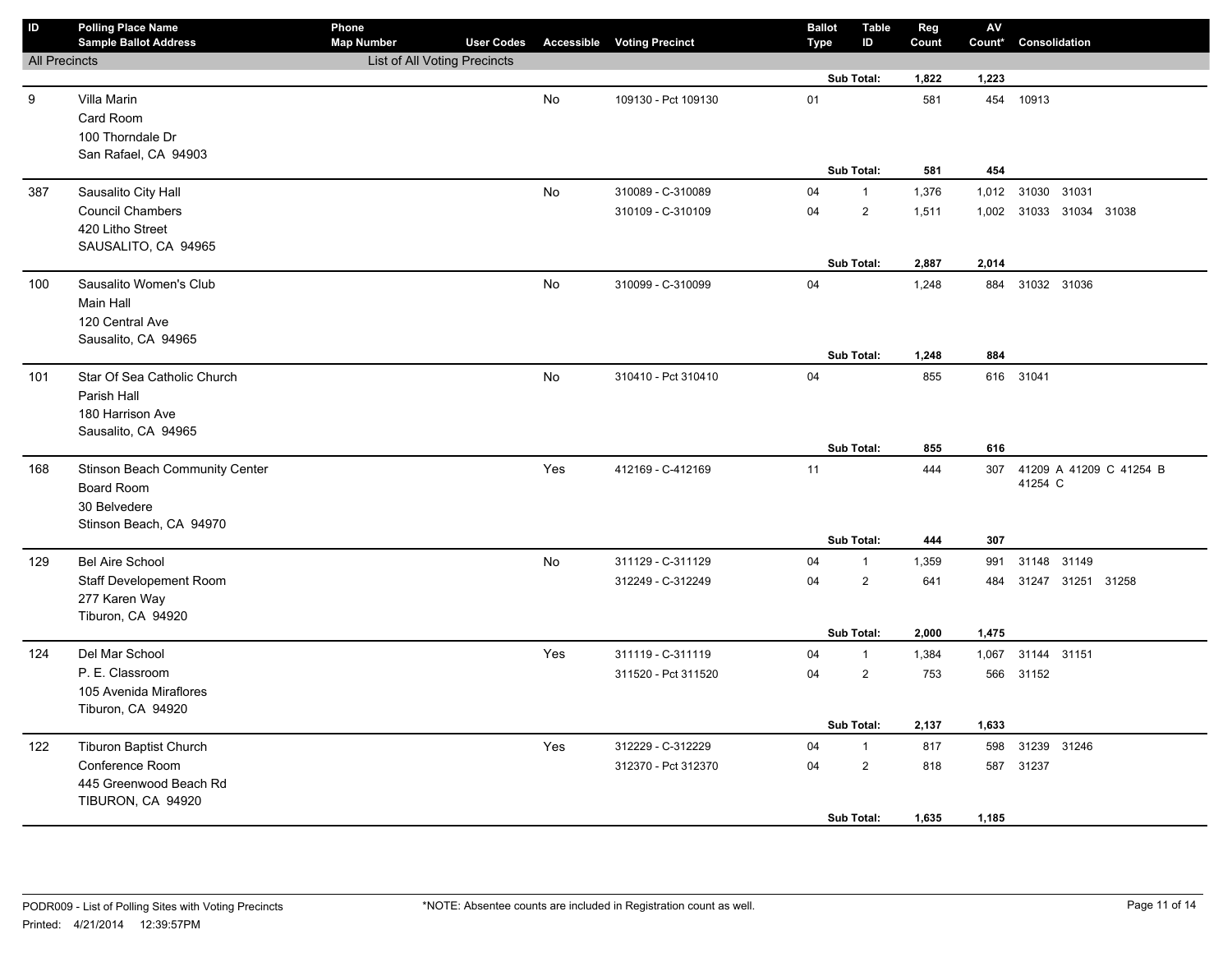| ID                   | <b>Polling Place Name</b><br><b>Sample Ballot Address</b> | Phone<br><b>Map Number</b>   | <b>User Codes</b> | Accessible | <b>Voting Precinct</b> | <b>Ballot</b><br>Type | Table<br>ID    | Reg<br>Count | AV<br>Count* | Consolidation                                      |
|----------------------|-----------------------------------------------------------|------------------------------|-------------------|------------|------------------------|-----------------------|----------------|--------------|--------------|----------------------------------------------------|
| <b>All Precincts</b> |                                                           | List of All Voting Precincts |                   |            |                        |                       |                |              |              |                                                    |
| 335                  | <b>Tiburon Town Hall</b>                                  |                              |                   | Yes        | 311139 - C-311139      | 04                    |                | 1,130        | 813          | 31154 31156                                        |
|                      | <b>Council Chambers</b>                                   |                              |                   |            | 311149 - C-311149      | 04                    | $\overline{2}$ | 1,104        | 798          | 31155 31157                                        |
|                      | 1505 Tiburon Blvd                                         |                              |                   |            |                        |                       |                |              |              |                                                    |
|                      | Tiburon, CA 94920                                         |                              |                   |            |                        |                       |                |              |              |                                                    |
|                      |                                                           |                              |                   |            |                        |                       | Sub Total:     | 2,234        | 1,611        |                                                    |
| 407                  | <b>Tomales Regional History Center</b>                    |                              |                   | Yes        | 412109 - C-412109      | 04                    |                | 653          | 469          | 41201 B 41201 C 41201 D                            |
|                      | Downstairs Meeting Room                                   |                              |                   |            |                        |                       |                |              |              | 41201 E 41201 F 41201 G<br>41201 H 41201   41201 J |
|                      | 26701 State Route 1                                       |                              |                   |            |                        |                       |                |              |              | 41201 K 41201 L                                    |
|                      | Tomales, CA 94971-0262                                    |                              |                   |            |                        |                       |                |              |              |                                                    |
|                      |                                                           |                              |                   |            |                        |                       | Sub Total:     | 653          | 469          |                                                    |
| 172                  | Woodacre Improvement Club                                 |                              |                   | Yes        | 412179 - C-412179      | 04                    |                | 1,086        | 676          | 41216 G 41216 H<br>41215                           |
|                      | Main Hall                                                 |                              |                   |            |                        |                       |                |              |              |                                                    |
|                      | 1 Garden Way                                              |                              |                   |            |                        |                       |                |              |              |                                                    |
|                      | Woodacre, CA 94973                                        |                              |                   |            |                        |                       |                |              |              |                                                    |
|                      |                                                           |                              |                   |            |                        |                       | Sub Total:     | 1,086        | 676          |                                                    |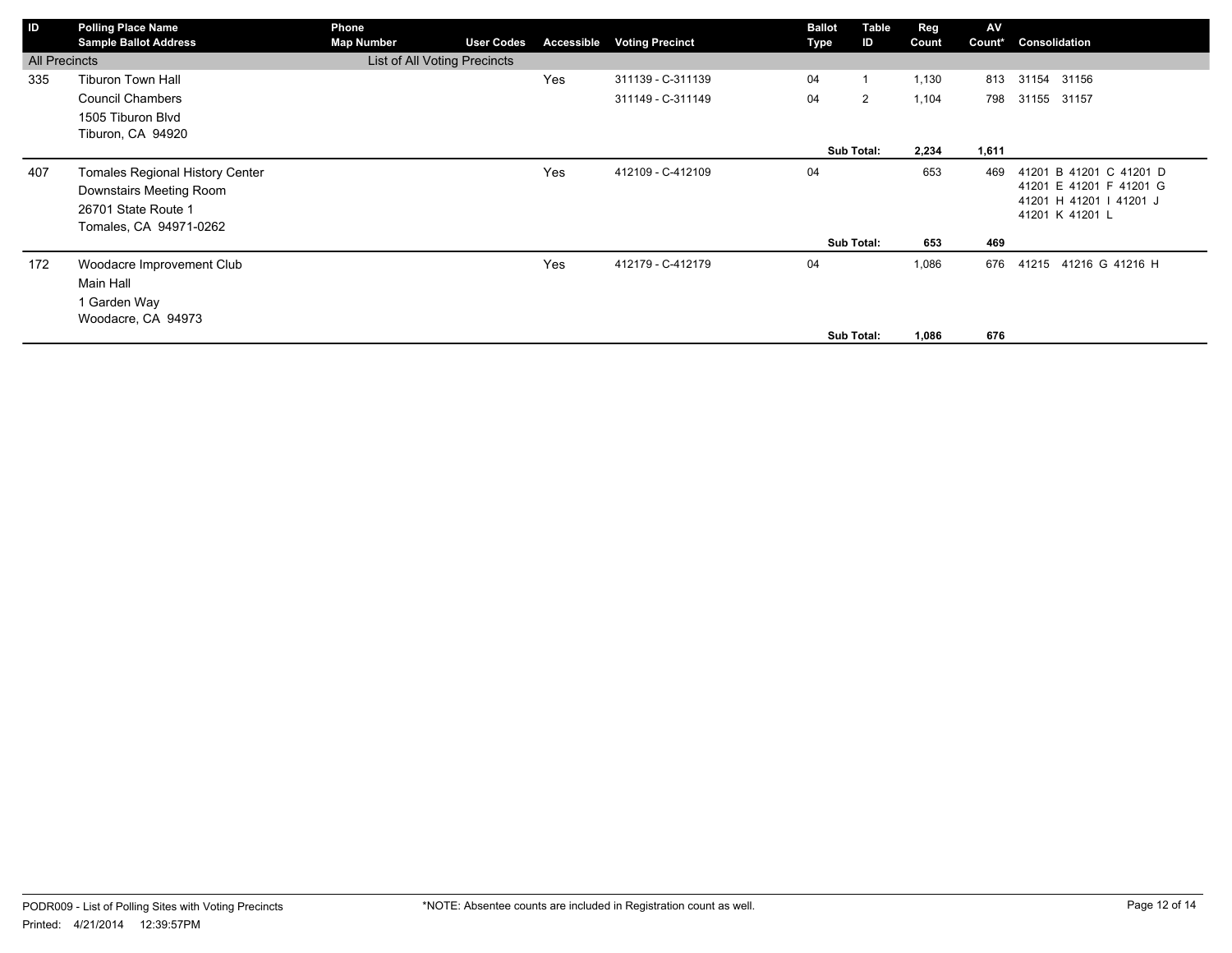| l ID                                        | <b>Polling Place Name</b><br><b>Sample Ballot Address</b> | <b>Phone</b><br><b>Map Number</b> |                     |  | User Codes Accessible Voting Precinct | <b>Ballot</b><br>Type | Table<br>ID | Reg<br>Count | <b>AV</b> | <b>Count*</b> Consolidation |
|---------------------------------------------|-----------------------------------------------------------|-----------------------------------|---------------------|--|---------------------------------------|-----------------------|-------------|--------------|-----------|-----------------------------|
| <b>Total Selected Poll Sites: 96</b>        |                                                           |                                   | <b>Grand Total:</b> |  | 146.361                               | 100,798               |             |              |           |                             |
| <b>Total Selected Voting Precincts: 138</b> |                                                           |                                   |                     |  |                                       |                       |             |              |           |                             |

**Total Unassigned Voting Precincts: 0**